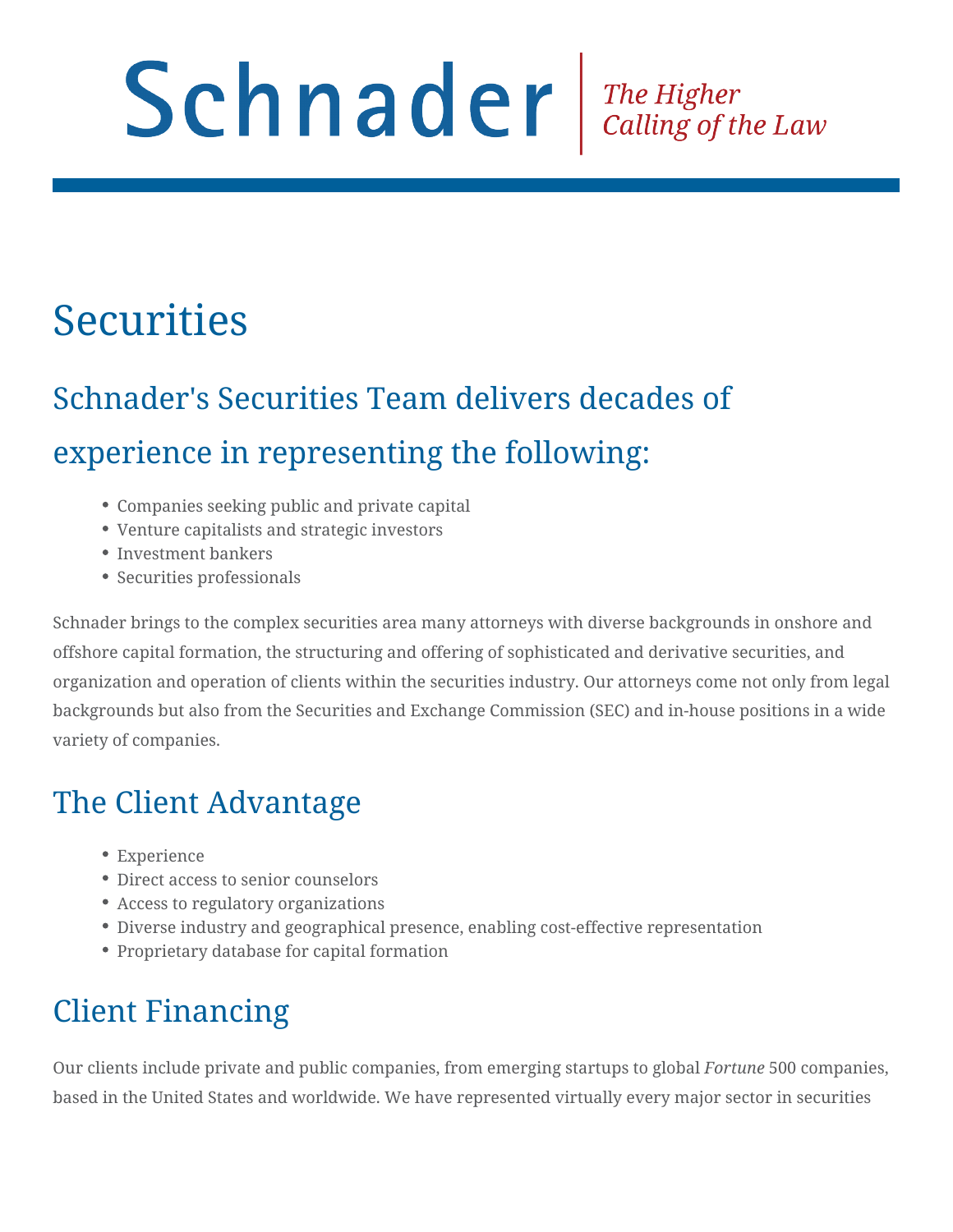matters: manufacturing, distribution, retailing and consumer goods, telecommunications, health care, insurance, financial services, e-commerce, transportation, publishing, entertainment, energy, medical devices and biotechnology.

We have experience in complex capital formation areas, such as private placements for emerging companies, involving integration of preferred rights of various rounds of investors; more advanced private offerings involving equity, tiers of debt or mezzanine financings; institutional financings effected under SEC Rule 144A; "Reg S" offshore financings; PIPEs; financing of mergers and acquisitions, leveraged management buyouts and corporate restructurings; financing domestic and international joint ventures and other complex transactions.

Our Firm maintains its own venture capital database, listing contacts of our attorneys with sources of capital for a wide variety of industries and in various locales. At the same time, we maintain close relationships with venture capital intermediaries and direct venture capital sources in order to maximize financing opportunities.

The Firm's attorneys have undertaken initial public offerings and secondary offerings in a wide variety of industries, and members of the team continually lecture and publish in these areas. The Firm sponsors and participates in a variety of organizations where capital formation may be facilitated; the Eastern Technology Council, the Greater Philadelphia Partnership for Economic Development and the MIT Enterprise Forum are typical of our Firm's involvements.

## Representing the Public Company

Representing entities with publicly held securities has never been more complex. Our experience bridges the technical requirements of compliance with the Securities Exchange Act of 1934 (as those requirements bear upon both corporate and officer/director reporting) and encompasses counseling of boards of directors and audit and compensation committees on matters of particular shareholder sensitivity.

Our team, in conjunction with the Firm's Litigation Services Department, has had experience in the sometimes difficult litigation aspects of public company securities matters: tender offers, going private transactions and shareholder derivative claims.

#### Representing Investors

We represent venture capital investors and strategic investors in a wide variety of industries. We work with our colleagues in Schnader's Intellectual Property Practice Group, if such an investment involves evaluating technology and its protection. Additionally, through the use of our venture capital database, we attempt to